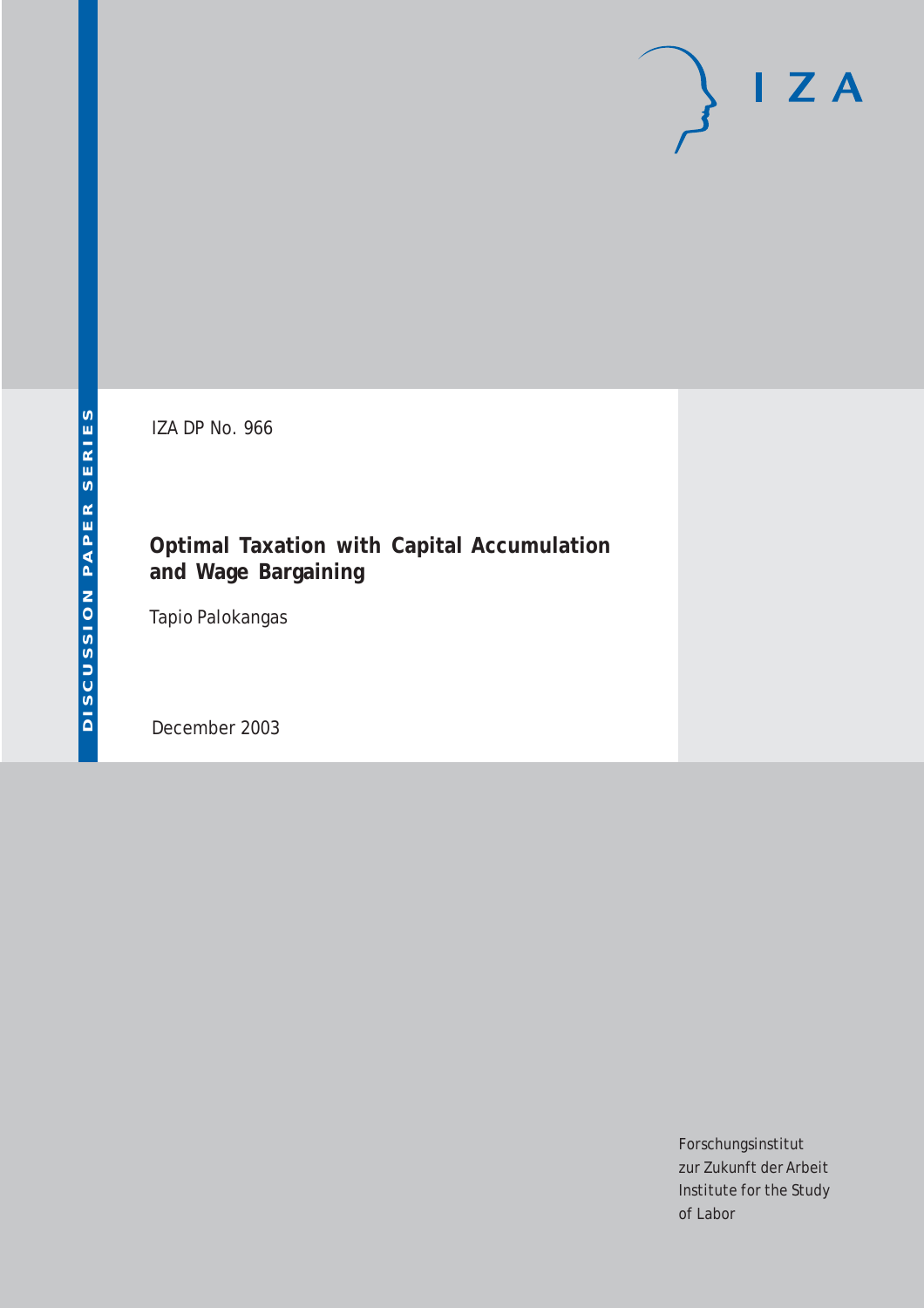## **Optimal Taxation with Capital Accumulation and Wage Bargaining**

#### **Tapio Palokangas**

*University of Helsinki and IZA Bonn* 

#### Discussion Paper No. 966 December 2003

IZA

P.O. Box 7240 D-53072 Bonn Germany

Tel.: +49-228-3894-0 Fax: +49-228-3894-210 Email: [iza@iza.org](mailto:iza@iza.org)

This Discussion Paper is issued within the framework of IZA's research area *Welfare State and Labor Market.* Any opinions expressed here are those of the author(s) and not those of the institute. Research disseminated by IZA may include views on policy, but the institute itself takes no institutional policy positions.

The Institute for the Study of Labor (IZA) in Bonn is a local and virtual international research center and a place of communication between science, politics and business. IZA is an independent, nonprofit limited liability company (Gesellschaft mit beschränkter Haftung) supported by Deutsche Post World Net. The center is associated with the University of Bonn and offers a stimulating research environment through its research networks, research support, and visitors and doctoral programs. IZA engages in (i) original and internationally competitive research in all fields of labor economics, (ii) development of policy concepts, and (iii) dissemination of research results and concepts to the interested public. The current research program deals with (1) mobility and flexibility of labor, (2) internationalization of labor markets, (3) welfare state and labor market, (4) labor markets in transition countries, (5) the future of labor, (6) evaluation of labor market policies and projects and (7) general labor economics.

IZA Discussion Papers often represent preliminary work and are circulated to encourage discussion. Citation of such a paper should account for its provisional character. A revised version may be available on the IZA website ([www.iza.org](http://www.iza.org/)) or directly from the author.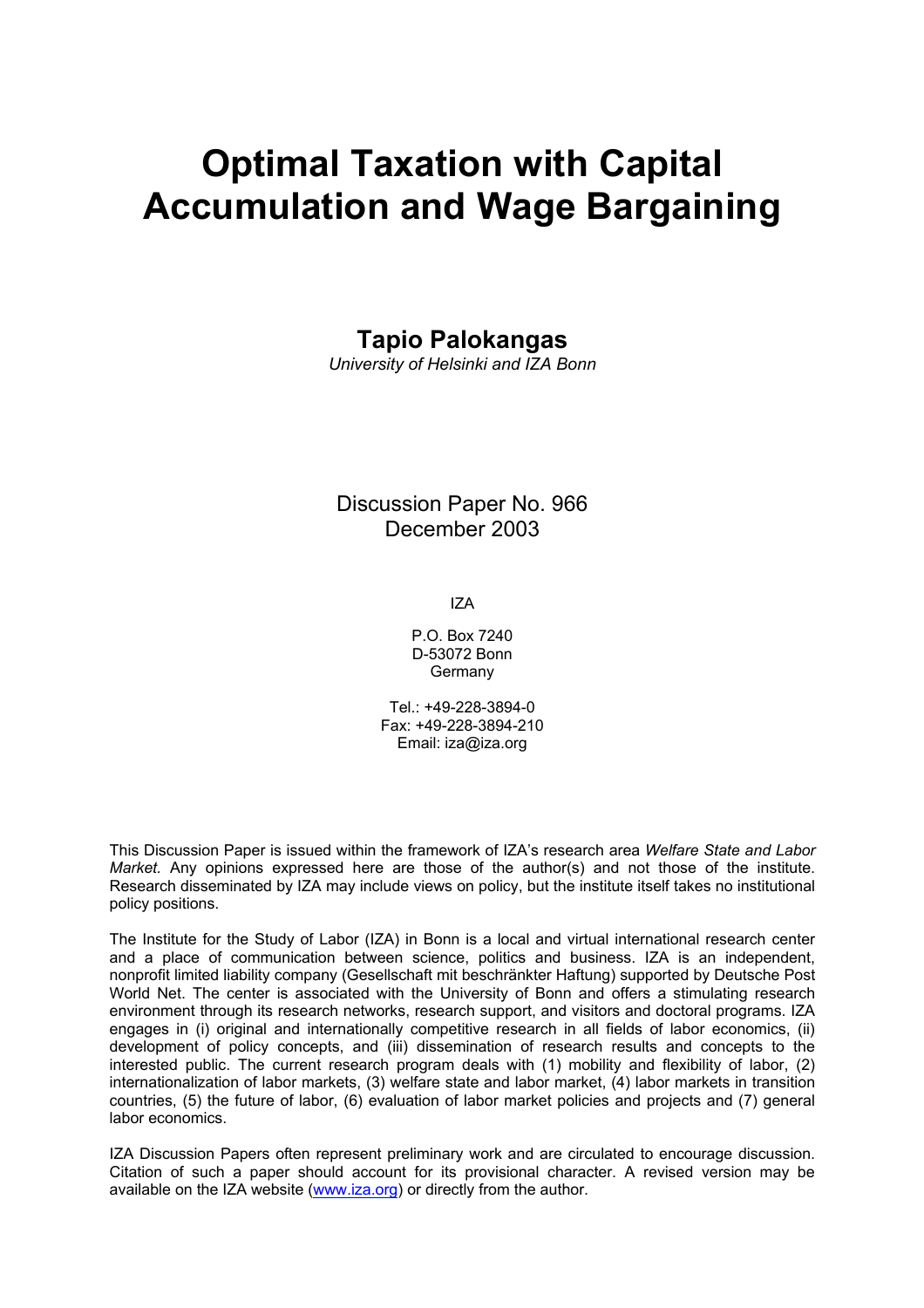IZA Discussion Paper No. 966 December 2003

#### **ABSTRACT**

#### **Optimal Taxation with Capital Accumulation and Wage Bargaining**

This study examines optimal taxation in a unionized economy in which households save capital. The main findings are as follows. Judd's (1985) and Chamley's (1986) classical results of zero taxation on capital income holds. This is true independently of workers' savings behaviour or the capitalists' weight in the social welfare function. The steady-state optimal tax rates on wages and employment are specified. The consumption tax is needed for revenue raising purposes.

JEL Classification: J51, H21

Keywords: wage settlement, optimal taxation, capital accumulation

Tapio Palokangas Department of Economics P.O. Box 17 (Arkadiankatu 7) FIN-00014 University of Helsinki Finland Email: [Tapio.Palokangas@helsinki.fi](mailto:Tapio.Palokangas@helsinki.fi)  Tel.: +358 9 191 28735 Fax: +358 9 191 28736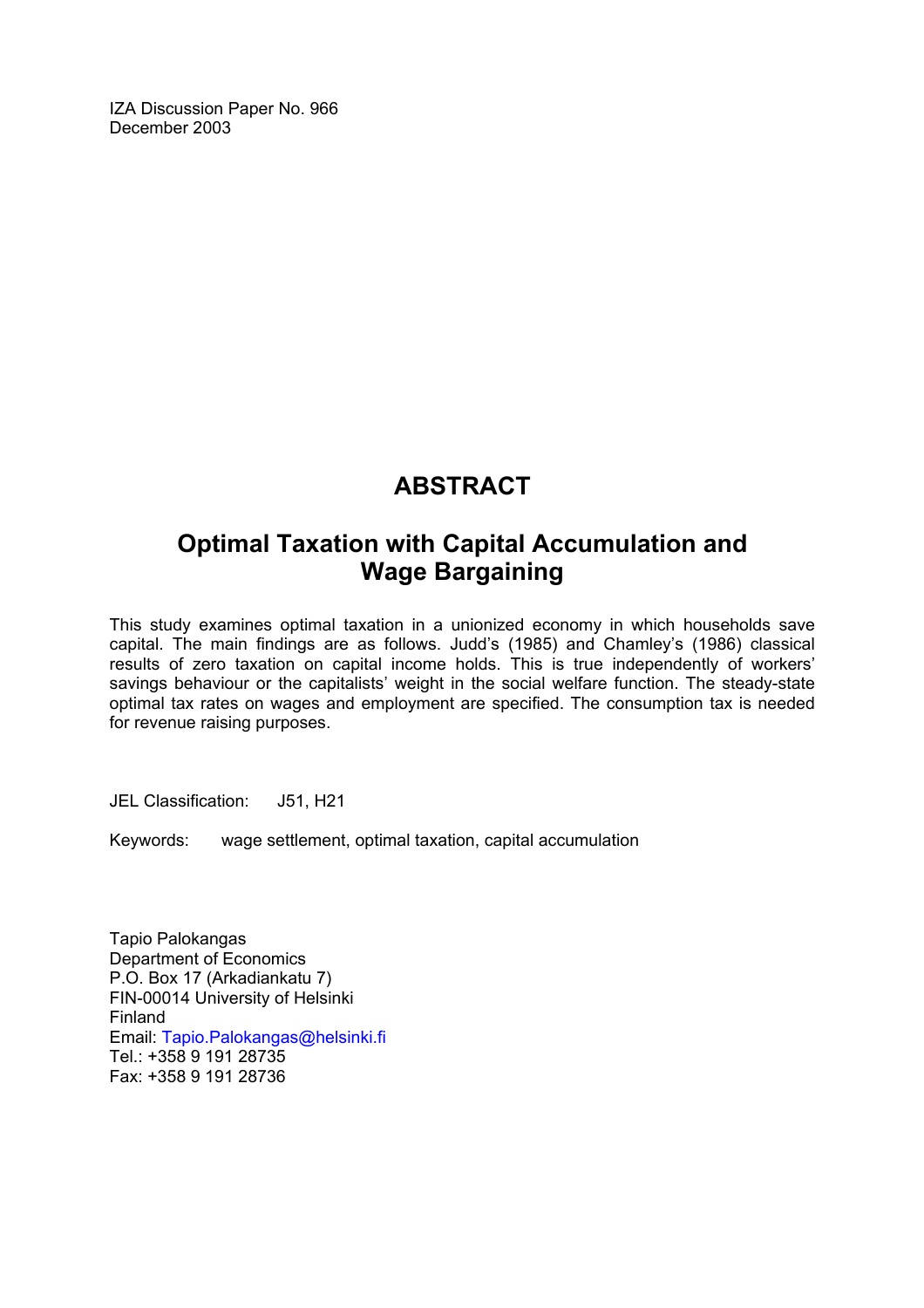#### 1 Introduction

This paper examines the problem of how taxes should be determined in a unionized economy with capital accumulation. Palokangas (1987 and 2000, Ch. 4) show that in a static general equilibrium framework, aggregate production efficiency can be maintained even with labour unions as long as the government can set both a wage tax and a specific employment tax. In this study, we examine whether this result also holds true in a dynamic general equilibrium framework, in which private agents save capital and there is a strategic interdependence between investors and labour unions.

In a dynamic model with investment, aggregate production efficiency takes lines up with the Judd-Chamley assertion: capital income should be taxed at a non-zero rate.<sup>1</sup> Because capital functions as an intermediate good, appearing only in the production but not in the utility function, it should not be taxed, if there are enough instruments to separate consumption and production decisions. Chamley (2001) shows that this assertion critically depends on the existence of a perfect bond market, in which private agents take the interest rate as given, households save in bonds, and firms can finance any amount of investment by issuing bonds. We assume here that households own firms directly. According to Palokangas (2003), zero taxation on capital income subsequently holds if the labour markets are competitive. This study extends the same result to include the case of union wage settlement.

Koskela and von Thadden (2002) show that capital income should be taxed at a non-zero rate in a unionized economy, but they assume that a labour union takes capital stock as given. It is, however, inconsistent to assume that the union takes the employment effects of its wage policy into account, but simultaneously ignores the effects through investment. In this study, we assume that the union takes the employer's investment behaviour as a constraint and show that the Judd-Chamley result still holds.

<sup>&</sup>lt;sup>1</sup>Judd (1985), Chamley (1986) and Correia (1996).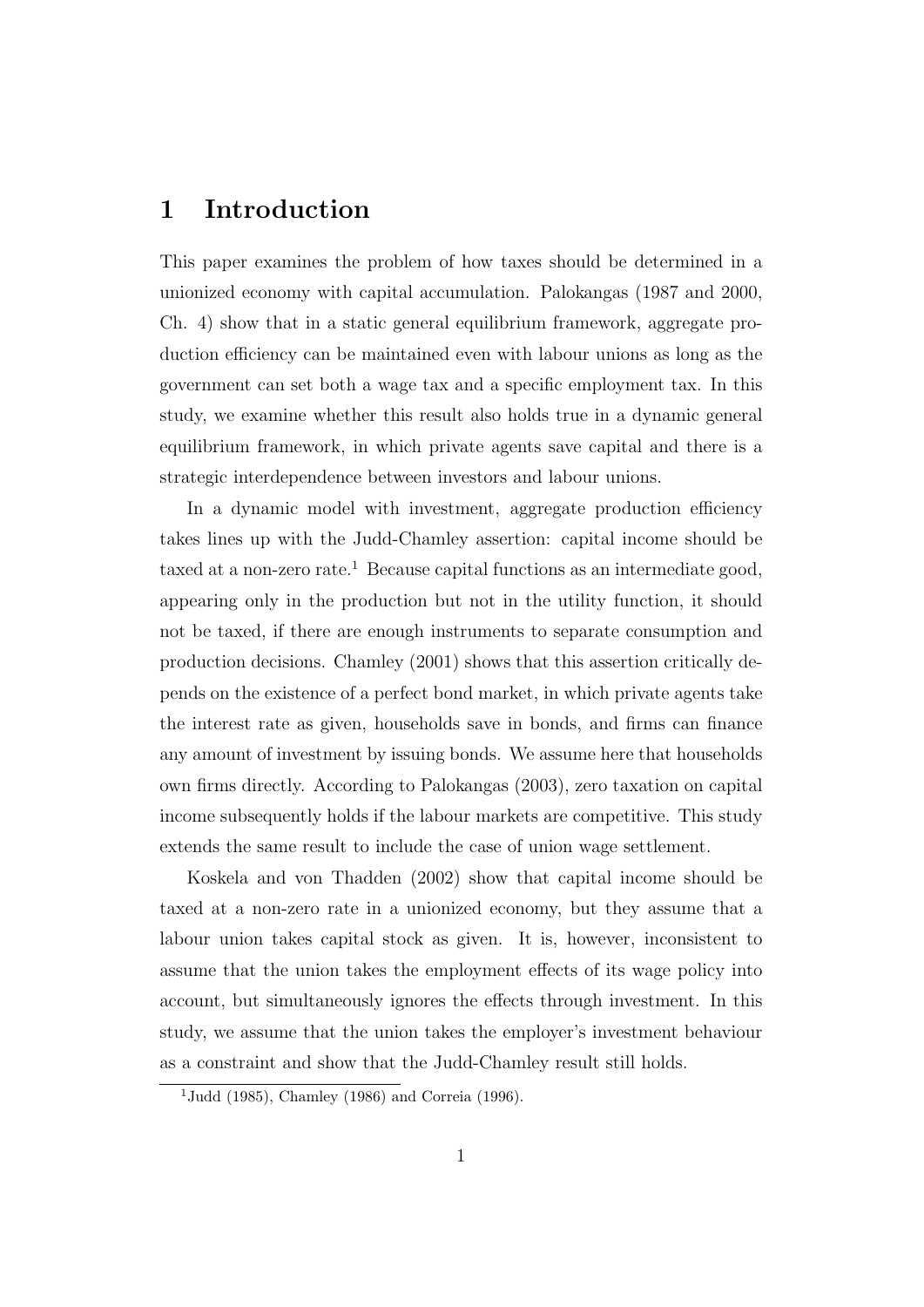In this study, we assume that the government is the Stackelberg leader and the private agents take the government's policy instruments as given. Benhabib and Rustichini (1997), Xie (1997) and Lansing (1999) raise the question of whether public policy is consistent in such a case. Palokangas (2003) considers this issue and shows that there is indeed a reputational equilibrium with consistency. We lean on this result and assume consistency.

The remainder of this paper is organized as follows. Section 2 introduces the structure of the economy. Section 3 presents the degree of centralization and the two strategic cases of leadership. Section 4 considers investment and wage settlement, while Section 5 analyses public policy.

#### 2 Households, firms and the government

There is one good which is chosen as the numeraire, and two sectors: the formal sector, which produces the good from capital and labour; and the informal sector, which cannot be taxed and which produces the good from labour only with constant returns to scale. The workers in the formal sector can form a union and raise their wage  $w$  above that found in the informal sector. This two-sector framework is the simplest way to introduce union wages and distorting labour taxation into the model.

There are two groups of households. The *capitalists* save and earn profits and a fixed proportion  $\alpha$  of the total wages W. The non-capitalists earn the rest  $(1 - \alpha)$  of total wages and consume all of their income. In this study, we use parameter  $\alpha$  as a measure of income distribution. The model is an extension of two special cases. For  $\alpha = 0$ , we obtain Judd's (1985) case in which the capitalists earn only profits and do not work, while the workers earn only wages and do not save. For  $\alpha = 1$ , we obtain Chamley's (1986) model of a representative agent who saves and earns both wages and profits.

The whole population has the same constant rate of time preference,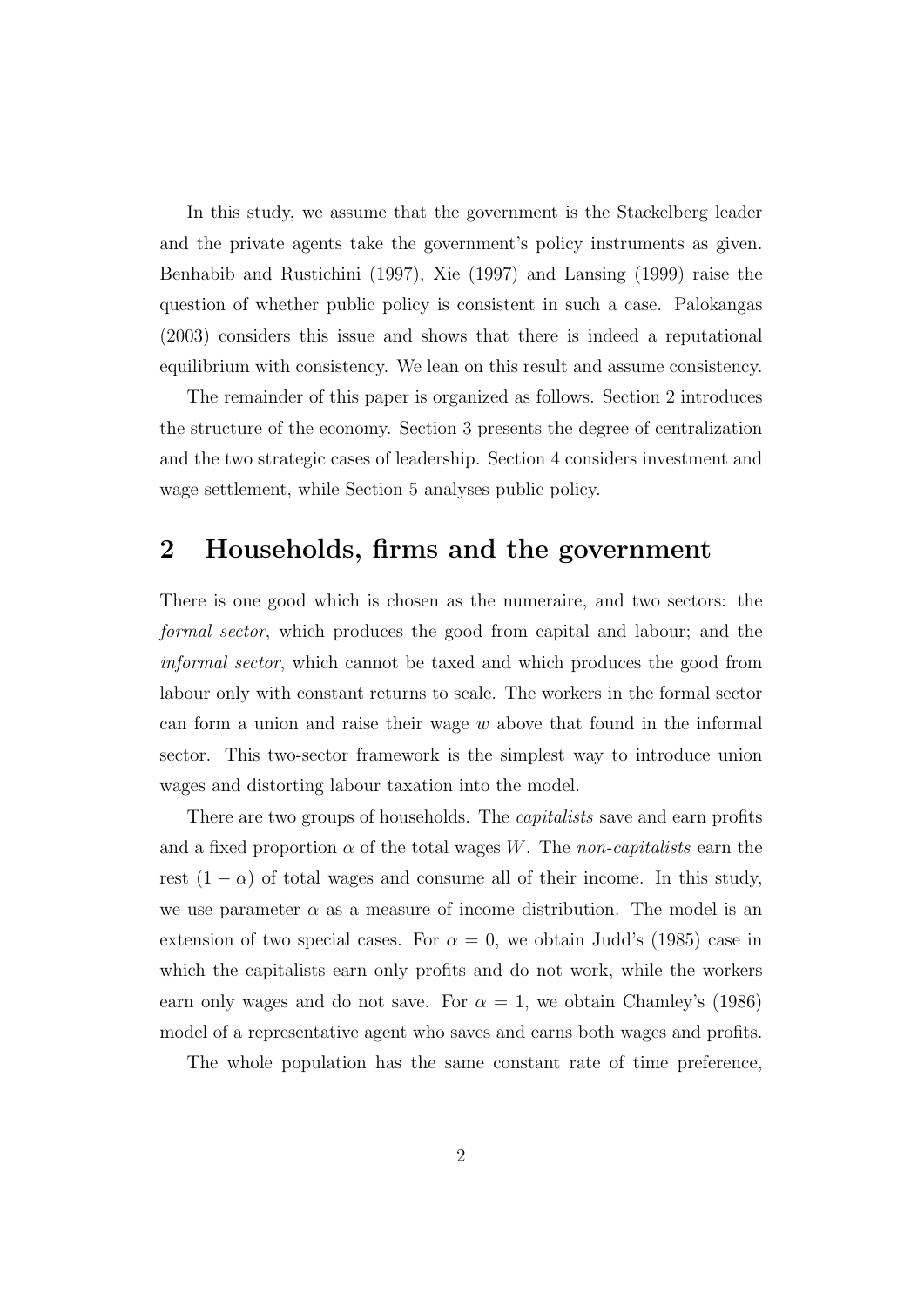$\rho > 0$ . The capitalist's and non-capitalist's instantaneous utilities are

$$
U(C) \doteq \frac{C^{1-\sigma}-1}{1-\sigma}, \ \sigma > 0, \ \sigma \neq 1, \quad V((1-\alpha)W), \ V' > 0, \ V'' < 0, \ (1)
$$

where C is the capitalist's consumption,  $(1-\alpha)W$  the non-capitalist's income, which is wholly consumed, and constant  $1/\sigma$  the intertemporal elasticity of substitution for the capitalist. The capitalist's and the non-capitalist's utilities from a flow of consumption starting at time zero are given by

$$
\int_0^\infty U(C)e^{-\rho t}dt, \quad \int_0^\infty V((1-\alpha)W)e^{-\rho t}dt,\tag{2}
$$

where  $t$  is time. The social welfare function is a weighted average of the utilities of the two non-capitalists and capitalists:

$$
\int_0^\infty [V((1-\alpha)W) + \vartheta U(C)]e^{-\rho t}dt,\tag{3}
$$

where constant  $\vartheta > 0$  is the social weight of the capitalist.

The capitalist saves only capital. In the formal sector, output is produced from capital  $K$  and labour  $L$  through the differentiable function

$$
Y = F(K, L), F_K > 0, F_L > 0, F_{LL} < 0, F_{KK} < 0, F_{KL} > 0,
$$
 (4)

where subscripts K and L denote partial derivatives with respect to K and L. Informal sector output N depends on formal sector employment  $L$  as:

$$
N(L), \quad N' < 0, \quad N'' < 0. \tag{5}
$$

Hence, more and more labour must be transferred from the formal into the informal sector to produce one more unit in the latter.

At each moment of time, the government finances fixed expenditure  $E$  by

$$
E = \tau_C C + \tau_K \Pi + \tau_W w L + \tau_L L,\tag{6}
$$

where  $\tau_C > -1$ ,  $\tau_W > -1$ ,  $\tau_K \le 1$  and  $\tau_L$  are taxes on the capitalist's consumption C, wages in the formal sector,  $wL$ , (gross) capital income  $\Pi$ ,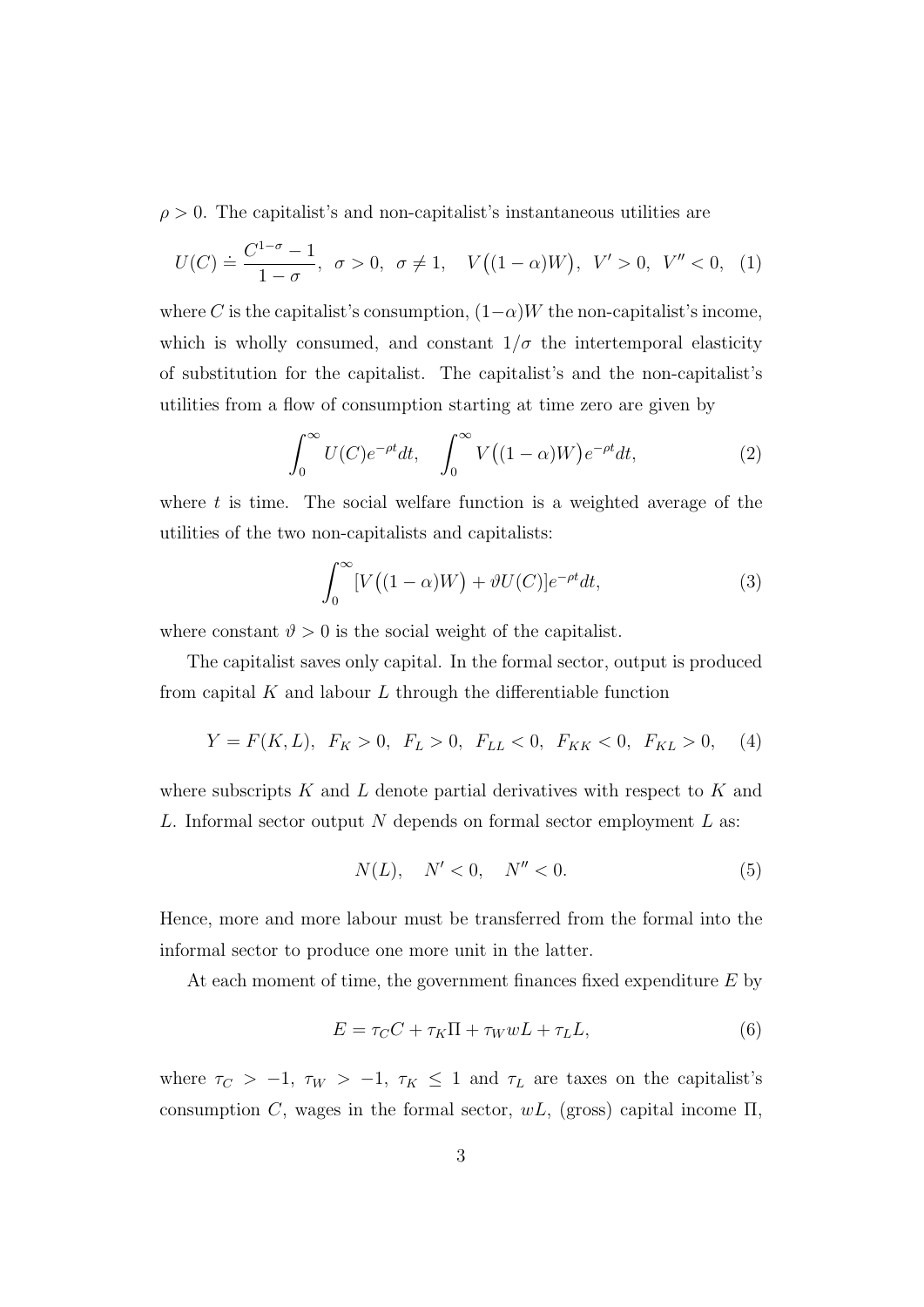and employment in the formal sector,  $L$ , respectively.<sup>2</sup> We assume a fixed upper limit  $v \in [0, \infty)$  for the capital subsidy  $-\tau_K$ , so that<sup>3</sup>

$$
-v \le \tau_K \le 1. \tag{7}
$$

Firms in the formal sector decide on their labour input  $L$ , taking the wage w and capital K as given. Noting (4), we obtain their profit as  $\Pi =$  $F(K, L) - vL - \mu K$ , where  $F(K, L)$  is output,  $v = (1 + \tau_W)w + \tau_L$  unit labour cost and the constant  $\mu \in (0,1)$  is the rate of capital depreciation. Through the maximization of profit Π, we obtain

$$
\Pi(K, v) \doteq \max_{L} [F(K, L) - vL - \mu K], \quad \Pi_K \doteq \partial \Pi / \partial K = F_K - \mu,
$$
  
\n
$$
\Pi_v \doteq \partial \Pi / \partial v = -L, \quad v = F_L(K, L), \quad w = [F_L(K, L) - \tau_L] / (1 + \tau_W),
$$
  
\n
$$
\Pi_{KK} \equiv 0 \iff \Pi(K, v) = \max_{\ell} [F(1, \ell) - v\ell - \mu] K = \Pi_K K.
$$
\n(8)

#### 3 Labour unions and capitalists

All private agents take the taxes as given. We assume that capitalists own only a small proportion of the firm in which they work, so that when deciding on saving, they take their entire labour income  $\overline{W}$  as fixed. Given this, we can aggregate the firms together with their owners as the representative capitalist, who chooses investment and faces a wage-setting union.

The union observes that the capitalist's labour income is determined by

$$
\overline{W} \doteq \alpha[\beta W + (1 - \beta)\widetilde{W}], \tag{9}
$$

where  $\alpha$  is the capitalist's proportion of total wages, W wages from the firms controlled by the union,  $\widetilde{W}$  wages received from the other firms in the

<sup>2</sup>Because the non-capitalists do not save, but both labour income and capital income are taxed, it is all the same whether we tax total consumption  $(1 - \alpha)W + C$  or just the capitalist's consumption C. The cases  $\tau_C = -1$  or  $\tau_W = -1$  are not feasible, because the effective prices for consumption or labour cannot be zero for a capitalist.

<sup>&</sup>lt;sup>3</sup>Otherwise, the subsidy  $-\tau_K$  would get an infinite value in the government's optimal program in Section 3.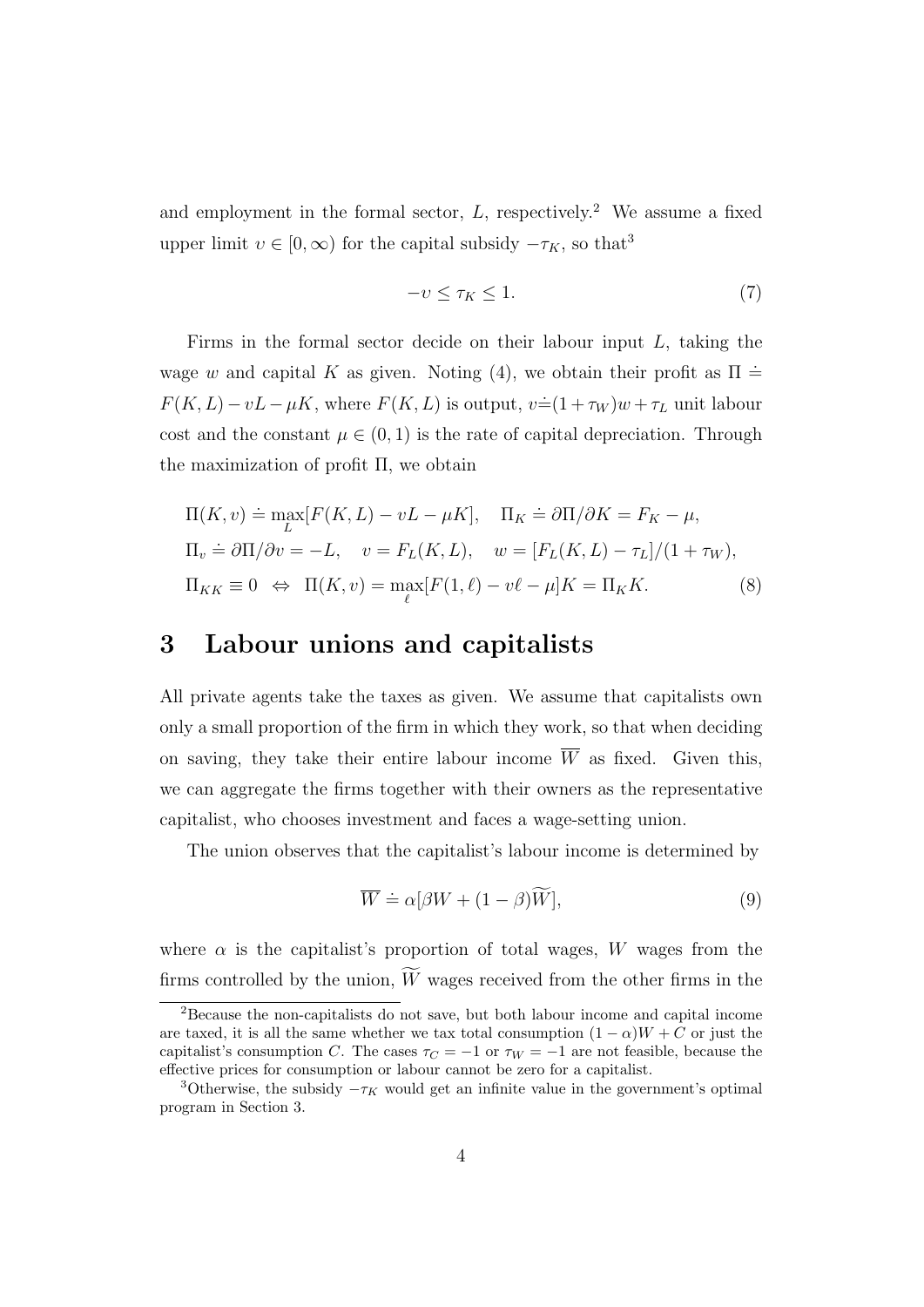economy, and the constant  $\beta \in [0, 1]$  is the proportion of firms controlled by the union. The union internalizes W, but takes  $\widetilde{W}$  as given. Parameter  $\beta$ can be used as a measure of the degree of centralization in wage settlement. If wage settlement is decentralized, the representative union controls a very small proportion of the firms, and we can approximate  $\beta = 0$ . If this is *centralized*, the union controls all firms and consequently  $\beta = 1$ .

Labour income  $W$  is equal to income from the informal sector,  $N$ , plus wages in the formal sector,  $wL$ . Noting (4) and (8), this yields the function

$$
W(L, K, \tau_W, \tau_L) \doteq N(L) + wL = N(L) + [F_L(K, L) - \tau_L]L/(1 + \tau_W),
$$
  
\n
$$
W_L \doteq \frac{\partial W}{\partial L} = N' + \frac{F_{LL}L + F_L - \tau_L}{1 + \tau_W}, \quad W_K \doteq \frac{\partial W}{\partial K} = \frac{F_{KL}L}{1 + \tau_W}.
$$
 (10)

The union maximizes the value of the flow of labour income, discounted by the households' rate of time preference,  $\rho$ , as:

$$
\int_0^\infty W(L, K, \tau_W, \tau_L) e^{-\rho t} dt.
$$
\n(11)

The capitalist's budget constraint is given by

$$
\dot{K} \doteq dK/dt = \overline{W} + (1 - \tau_K)\Pi(K, w) - (1 + \tau_C)C,\tag{12}
$$

where  $\dot{K}$  is capital accumulation. In the whole economy, capital accumulation is equal to production in the informal and formal sectors,  $N(L) + F(K, L)$ , minus the capitalist's consumption expenditure  $(1+\tau_C)C$ , the non-capitalist's consumption  $(1 - \alpha)W$ , government expenditure E and depreciation  $\mu K$ :

$$
\dot{K} = N(L) + F(K, L) - C - (1 - \alpha)W - E - \mu K.
$$
 (13)

When (13) holds, the goods market is in equilibrium. Then, by Walras' law, the government budget is balanced and (6) holds as well.

#### 4 Investment and wage settlement

The capitalist as the follower maximizes her utility (2) by her consumption C subject to capital accumulation  $(12)$  and the functions  $(10)$ , taking unit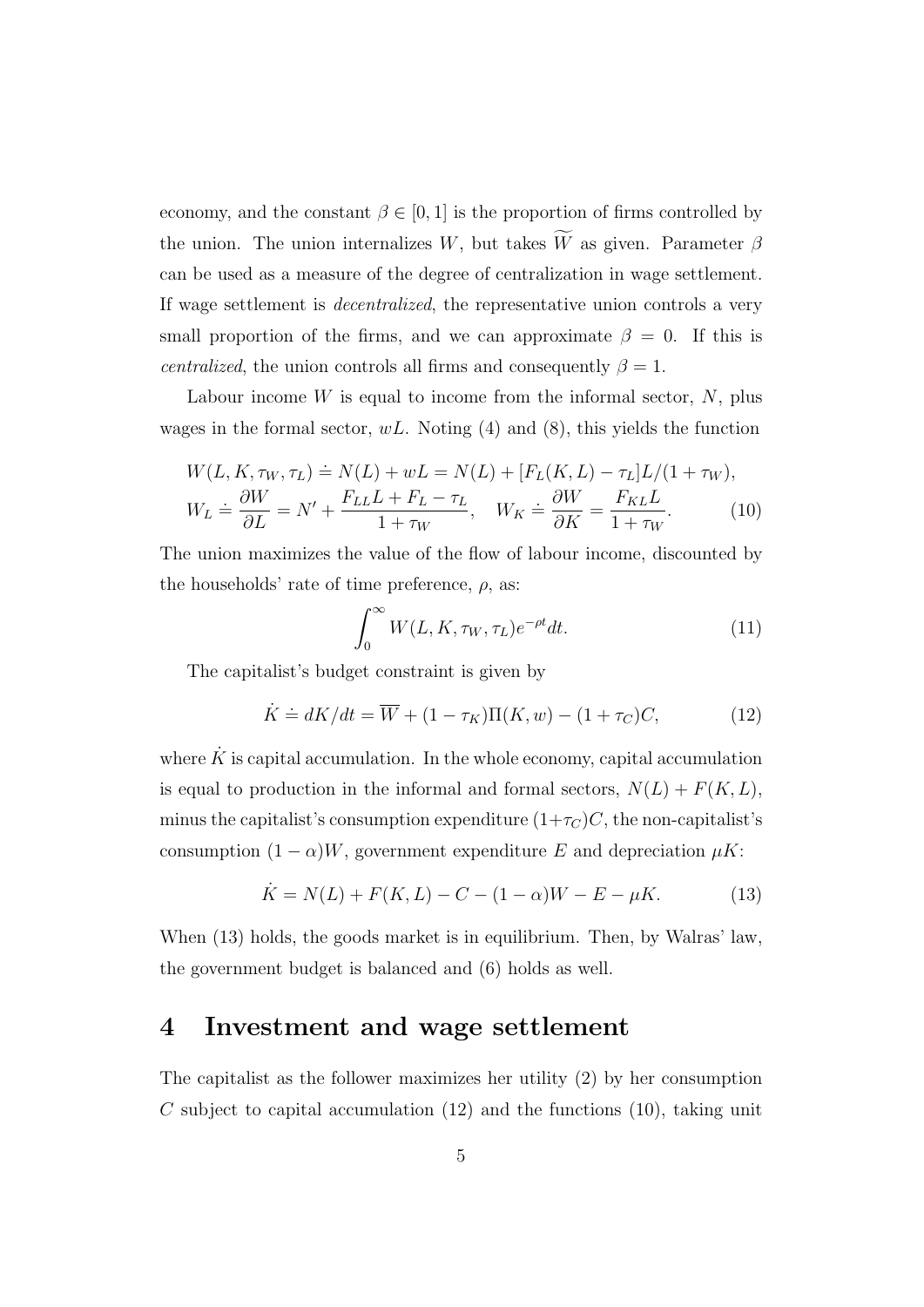labour cost v and her labour income  $\overline{W}$  as given. Given (1) and (8), we obtain the Hamiltonian of this maximization as

$$
H^{CF} = U(C) + \theta[\overline{W} + (1 - \tau_K)\Pi(K, v) - (1 + \tau_C)C],
$$

where the co-state variable  $\theta$  evolves according to

$$
\dot{\theta} = \rho \theta - \partial H^{CF} / \partial K = [\rho - (1 - \tau_K) \Pi_K(K, v)] \theta, \quad \lim_{t \to \infty} \theta K e^{-\rho t} = 0. \tag{14}
$$

The first-order condition for the capitalist's maximization is given by

$$
C^{-\sigma} = U'(C) = (1 + \tau_C)\theta.
$$
\n
$$
(15)
$$

From  $(8)$ ,  $(14)$  and  $(15)$  it follows that

$$
\dot{C}/C = -(1/\sigma)\dot{\theta}/\theta = [(1 - \tau_K)\Pi_K(K, v) - \rho]/\sigma.
$$
 (16)

Variables K and C are governed by  $(12)$  and  $(16)$ . With decreasing returns to scale in the formal sector,  $\Pi_{KK}$  < 0, the dynamics is as follows. Because

$$
\frac{\partial \dot{K}}{\partial K} = (1 - \tau_K) \Pi_K > 0, \quad \frac{\partial \dot{K}}{\partial C} < 0, \quad \frac{\partial \dot{C}}{\partial K} = (1 - \tau_K) \Pi_{KK} \frac{C}{\sigma} < 0, \quad \frac{\partial \dot{C}}{\partial C}\Big|_{\dot{C} = 0} = 0,
$$

we obtain

$$
\frac{\partial \dot{K}}{\partial K} + \frac{\partial \dot{C}}{\partial C}\bigg|_{\dot{C}=0} > 0, \quad \frac{\partial \dot{K}}{\partial K} \frac{\partial \dot{C}}{\partial C}\bigg|_{\dot{C}=0} < \frac{\partial \dot{K}}{\partial C} \frac{\partial \dot{C}}{\partial K},
$$

and there is a saddle-point solution. Hence, the co-state variable  $C$  (which represents  $\theta$ ) jumps onto the saddle path which leads to the steady state in which K, C and  $\lambda$  are constants, and  $\lim_{t\to\infty} \theta K e^{-\rho t} = 0$  holds.

With constant returns to scale in the formal sector,  $\Pi_{KK} \equiv 0$ , given (8),  $(12)$  and  $(14)$ , we obtain

$$
\left[\frac{\dot{K}}{K} + \frac{\dot{\theta}}{\theta} - \rho\right]_{\dot{K}=0} = \left[\frac{\overline{W}}{K} - (1 + \tau_C)\frac{C}{K}\right]_{\dot{K}=0} = (\tau_K - 1)\Pi_K < 0.
$$

This implies the transversality condition  $\lim_{t\to\infty} K\theta e^{-\rho t}dt = 0$ .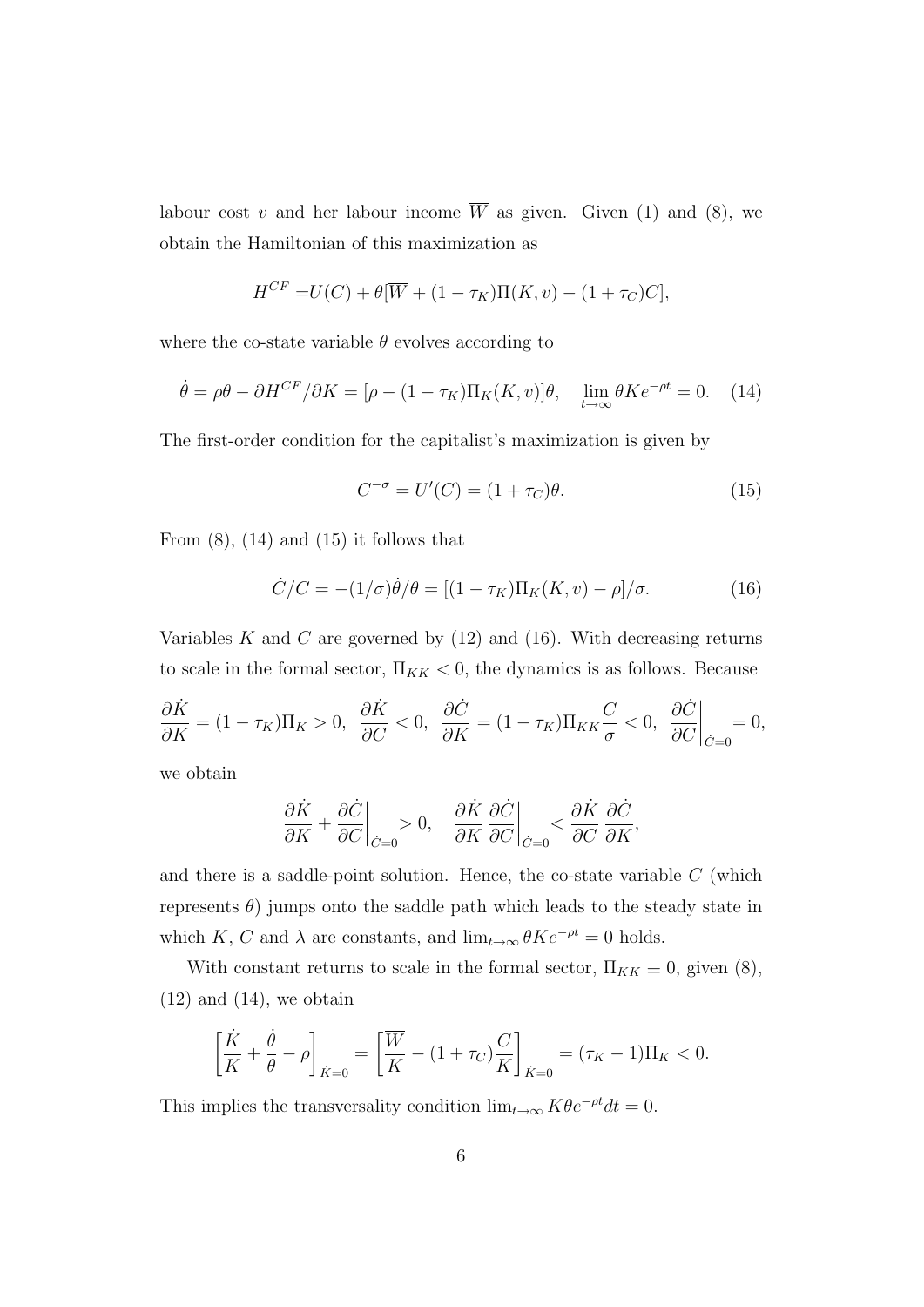The union as the leader sets its wage  $w$  to maximize its welfare  $(11)$ , given the Euler equation (16), capital accumulation (12) and the capitalist's labour income  $(9)$ , where it internalizes its members' labour income W by (10). Because there is a one-to-one correspondence from w to L through  $(8)$ , the wage  $w$  can be replaced by formal-sector employment  $L$  as the union's policy instrument. This maximization leads to the Hamiltonian

$$
H = W(L, K, \tau_W, \tau_L) + \xi \{ (1 - \tau_K) [F_K(K, L) - \mu] - \rho \} C/\sigma + \phi \{ (1 - \beta) \alpha \widetilde{W} + \alpha \beta W(L, K, \tau_W, \tau_L) + (1 - \tau_K) \Pi(K, F_L(K, L)) - (1 + \tau_C) C \}, \quad (17)
$$

where the co-state variables  $\xi$  and  $\phi$  evolve according to

$$
\dot{\xi} = \rho \xi - \partial H / \partial C = \{ \rho + \rho / \sigma - (1 - \tau_K) [F_K(K, L) - \mu] / \sigma \} \xi + (1 + \tau_C) \phi,
$$
  
\n
$$
\lim_{t \to \infty} \xi C e^{-\rho t} = 0,
$$
\n(18)  
\n
$$
\dot{\phi} = \rho \phi - \partial H / \partial K = [\rho - (1 - \tau_K) (\Pi_K + \Pi_v F_{KL})] \phi - (\alpha \beta \phi + 1) W_K,
$$
  
\n
$$
\lim_{t \to \infty} \phi K e^{-\rho t} = 0.
$$
\n(19)

The first-order condition for L is given by

$$
\partial H/\partial L = (1 + \alpha \beta \phi)W_L + (1 - \tau_K)[F_{KL}\xi C/\sigma + \Pi_v F_{LL}\phi] = 0, \qquad (20)
$$

which is equivalent to  $1+\alpha\beta\phi = (\tau_K - 1)[F_{KL}\xi C/\sigma + \Pi_v F_{LL}\phi]/W_L$ . Inserting this into (19) yields

$$
\dot{\phi} = [\rho - (1 - \tau_K)(\Pi_K + \Pi_v F_{KL})]\phi + (1 - \tau_K)[F_{KL}\xi C/\sigma + \Pi_v F_{LL}\phi]W_K/W_L,
$$
  

$$
\lim_{t \to \infty} \phi K e^{-\rho t} = 0.
$$
\n(21)

The initial values of the co-state variables  $\xi$  and  $\phi$  can be chosen freely, provided that the transversality conditions  $\lim_{t\to\infty}\xi C e^{-\rho t} = 0$  and  $\lim_{t\to\infty}\phi Ke^{-\rho t}=0$  hold. Choosing the initial values  $\xi(0)=0$  and  $\phi(0)=0$ , we obtain from (18) and (21) that  $\xi \equiv 0$  and  $\phi \equiv 0$ . The first-order condition (20) then takes the form  $W_L = 0$ . Hence, in the steady state, the optimal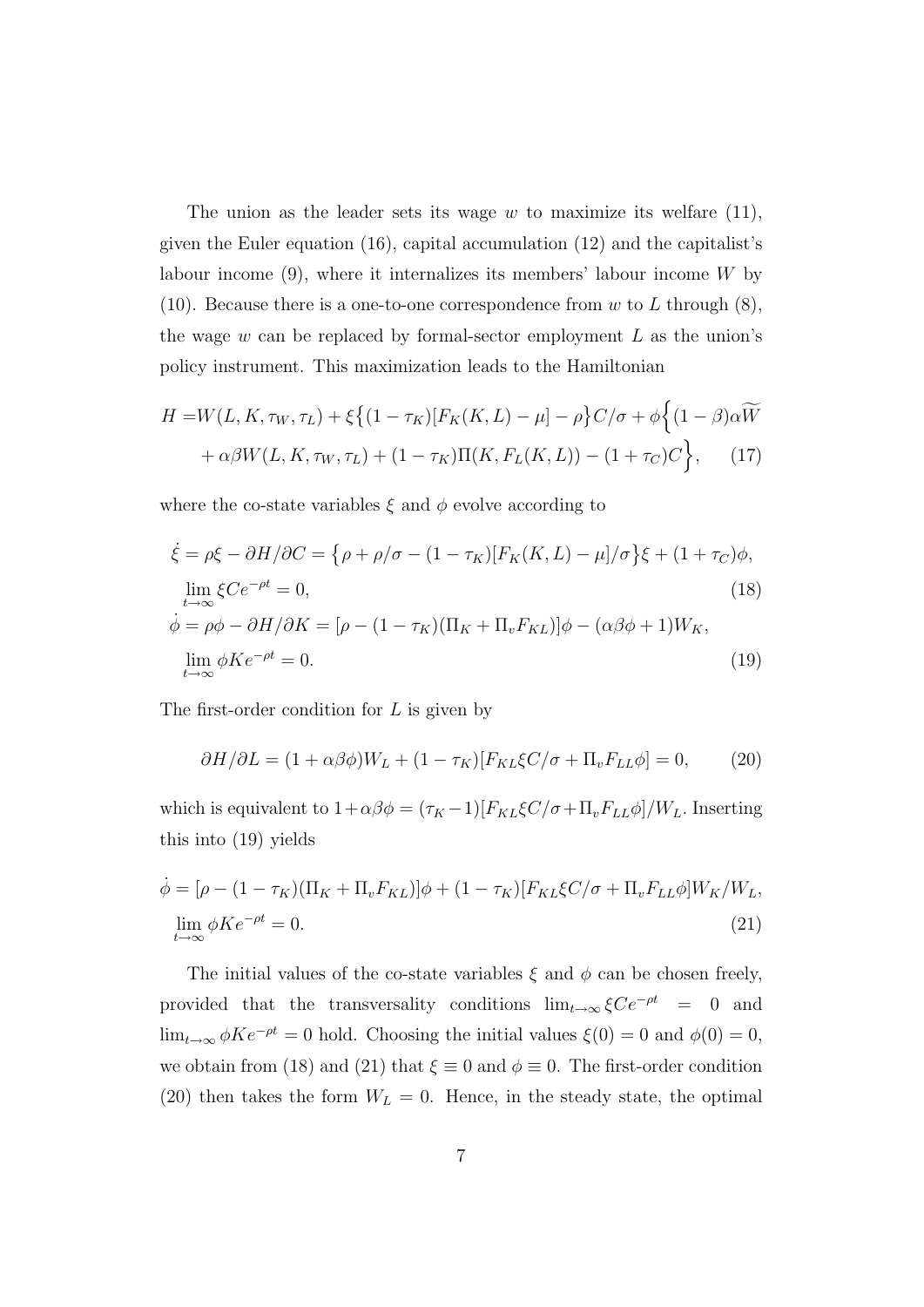strategy for the union is to maximize labour income  $W$  by formal-sector employment L, given taxes  $(\tau_L, \tau_W)$  and capital stock K. If capital stock is at the optimal level from the union's viewpoint, it is enough for the union to balance the marginal income of a wage increase with the marginal loss of income due to lower employment. This result, (8) and (10) yields:

$$
L(K, \tau_W, \tau_L) \doteq \underset{L}{\arg \max} W(L, K, \tau_W, \tau_L), \quad L_K(K, \tau_W) \doteq \partial L/\partial K,
$$
  
\n
$$
\tau_L - (1 + \tau_W)N'(L) = F_L(K, L) + F_{LL}(K, L)L = (1 - 1/\epsilon)F_L,
$$
  
\n
$$
v(K, \tau_W, \tau_L) \doteq F_L(K, L(K, \tau_W, \tau_L)), \quad v_K(K, \tau_W, \tau_L) \doteq \partial v/\partial K,
$$
 (22)

where  $\epsilon = -F_L/(LF_{LL}) > 0$  is the elasticity of formal-sector employment L with respect to unit labour cost  $v$ .

#### 5 Policy rules

The government sets taxes  $(\tau_C, \tau_L, \tau_W, \tau_K)$  to maximize social welfare (3) subject to capital accumulation (13), the Euler equation (16), equations (19) and constraints (7). Because there is a one-to-one correspondence from  $(\tau_L, \tau_W)$ to the values of the functions W and L through (10) and (20),  $(\tau_L, \tau_W)$  can be replaced by  $(W, L)$  as control variables. Noting  $(1)$ , this leads to the Hamiltonian and the Lagrangean

$$
H^{G} = V((1 - \alpha)W) + \vartheta U(C) + \gamma \{(1 - \tau_{K})[F_{K}(K, L)) - \mu] - \rho\}C/\sigma
$$
  
+  $\chi [(\alpha - 1)W + N(L) + F(K, L) - C - \mu K],$   

$$
\mathcal{L}^{G} = H^{G} + \nu_{1}[\tau_{K} + \nu] + \nu_{2}[1 - \tau_{K}],
$$
(23)

where the co-state variables  $\chi$  and  $\gamma$  evolve according to

$$
\dot{\gamma} = \rho \gamma - \partial H^G / \partial C = [\rho + \rho/\sigma - (1 - \tau_K)(F_K - \mu)/\sigma] \gamma + \chi - \vartheta C^{-\sigma},
$$
  
\n
$$
\dot{\chi} = \rho \chi - \partial H^G / \partial K = [\rho + \mu - F_K(K, L)] \chi + (\tau_K - 1) F_{KK} C \gamma / \sigma,
$$
  
\n
$$
\lim_{t \to \infty} \chi K e^{-\rho t} = 0, \quad \lim_{t \to \infty} \gamma C e^{-\rho t} = 0,
$$
\n(24)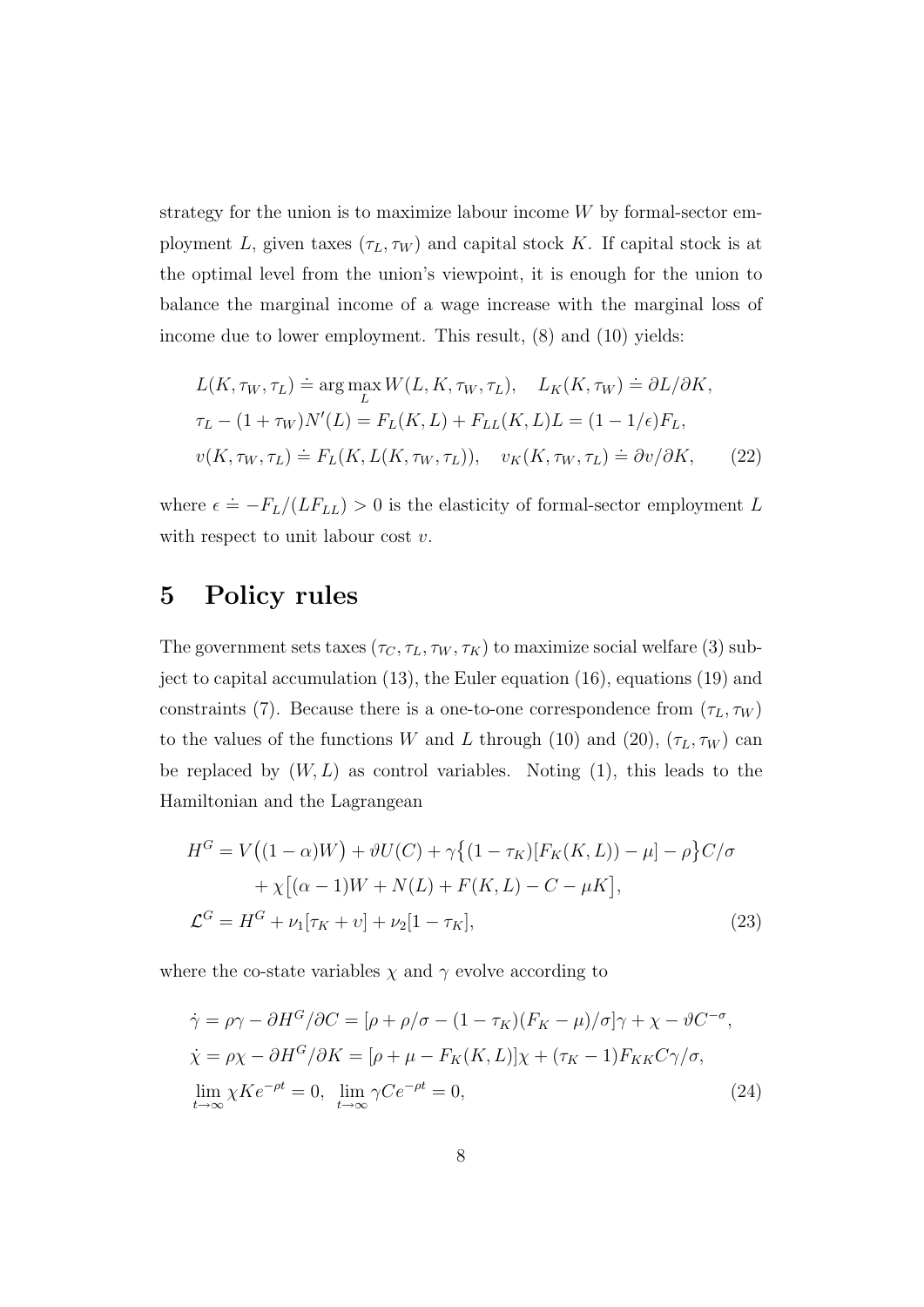and variables  $\nu_1$  and  $\nu_2$  satisfy the Kuhn-Tucker conditions

$$
\nu_1[\tau_K + \nu] = 0, \quad \nu_1 \ge 0, \quad \nu_2[1 - \tau_K] = 0, \quad \nu_2 \ge 0. \tag{25}
$$

Noting (23), the first-order condition for  $\tau_K$  is given by

$$
\partial H^G / \partial \tau_K = (\mu - F_K)(C/\sigma) \gamma + \nu_1 - \nu_2 = 0. \tag{26}
$$

Assume first  $-v < \dot{C} < v$ , so that  $\nu_1 = \nu_2 = 0$ . Because  $\partial^2 H^G / \partial \tau_K^2 \equiv 0$ , we have to solve for  $\tau_K$  through the generalized Clebsch-Legendre conditions:<sup>4</sup>

$$
\frac{\partial}{\partial \tau_K} \left( \frac{d^p}{dt^p} \frac{\partial H^G}{\partial \tau_K} \right) = 0 \text{ for any odd integer } p,
$$
\n
$$
(-1)^q \frac{\partial}{\partial \tau_K} \left( \frac{d^{2q}}{dt^{2q}} \frac{\partial H^G}{\partial \tau_K} \right) \ge 0 \text{ for any integer } q,
$$
\n(27)

where t is time. Because  $C > 0$  and  $F_K > \mu$ , equation (26) yields  $\gamma = 0$ . Differentiating  $(26)$  with respect to time t and noting  $(8)$ ,  $(16)$ ,  $(24)$  and  $\gamma = 0$ , we see that the Clebsch-Legendre conditions (27) hold as follows:

$$
\frac{d}{dt}\left(\frac{\partial H^G}{\partial \tau_K}\right) = (\mu - F_K) \frac{C}{\sigma} \dot{\gamma}\big|_{\gamma=0} = \Pi_K \frac{C}{\sigma} [\vartheta C^{-\sigma} - \chi] = 0,\tag{28}
$$

$$
\frac{\partial}{\partial \tau_K} \frac{d}{dt} \left( \frac{\partial H^G}{\partial \tau_K} \right) = 0, \quad \frac{d^2}{dt^2} \left( \frac{\partial H^G}{\partial \tau_K} \right) = -\Pi_K \frac{C}{\sigma} [\dot{\chi} + \sigma \vartheta C^{-\sigma - 1} \dot{C}] = 0, \quad (29)
$$

$$
\frac{\partial}{\partial \tau_K} \frac{d^2}{dt^2} \left( \frac{\partial H^G}{\partial \tau_K} \right) = -\Pi_K \frac{C}{\sigma} \left[ \frac{\partial \dot{\chi}}{\partial \tau_K} + \frac{\sigma \vartheta}{C^{\sigma+1}} \frac{\partial \dot{C}}{\partial \tau_K} \right] = \Pi_K^2 \frac{\vartheta}{\sigma} C^{1-\sigma} > 0. \tag{30}
$$

Given (28), we obtain

$$
\chi = \vartheta C^{-\sigma}.\tag{31}
$$

From  $\gamma = 0$ , (8), (16), (24), (29) and (31) it follows that

$$
0 = \dot{\chi} + \sigma \vartheta C^{-\sigma - 1} \dot{C} = (\rho + \mu - F_K)\chi + \vartheta C^{-\sigma} [(1 - \tau_K)\Pi_K - \rho]
$$
  
= 
$$
(\rho - \Pi_K)\vartheta C^{-\sigma} + \vartheta C^{-\sigma} [(1 - \tau_K)\Pi_K - \rho] = -\vartheta C^{-\sigma} \tau_K \Pi_K,
$$

which is equivalent to  $\tau_K = 0$ . This yields the following result:

<sup>4</sup>Cf. Bell and Jacobson (1975), p. 12-19.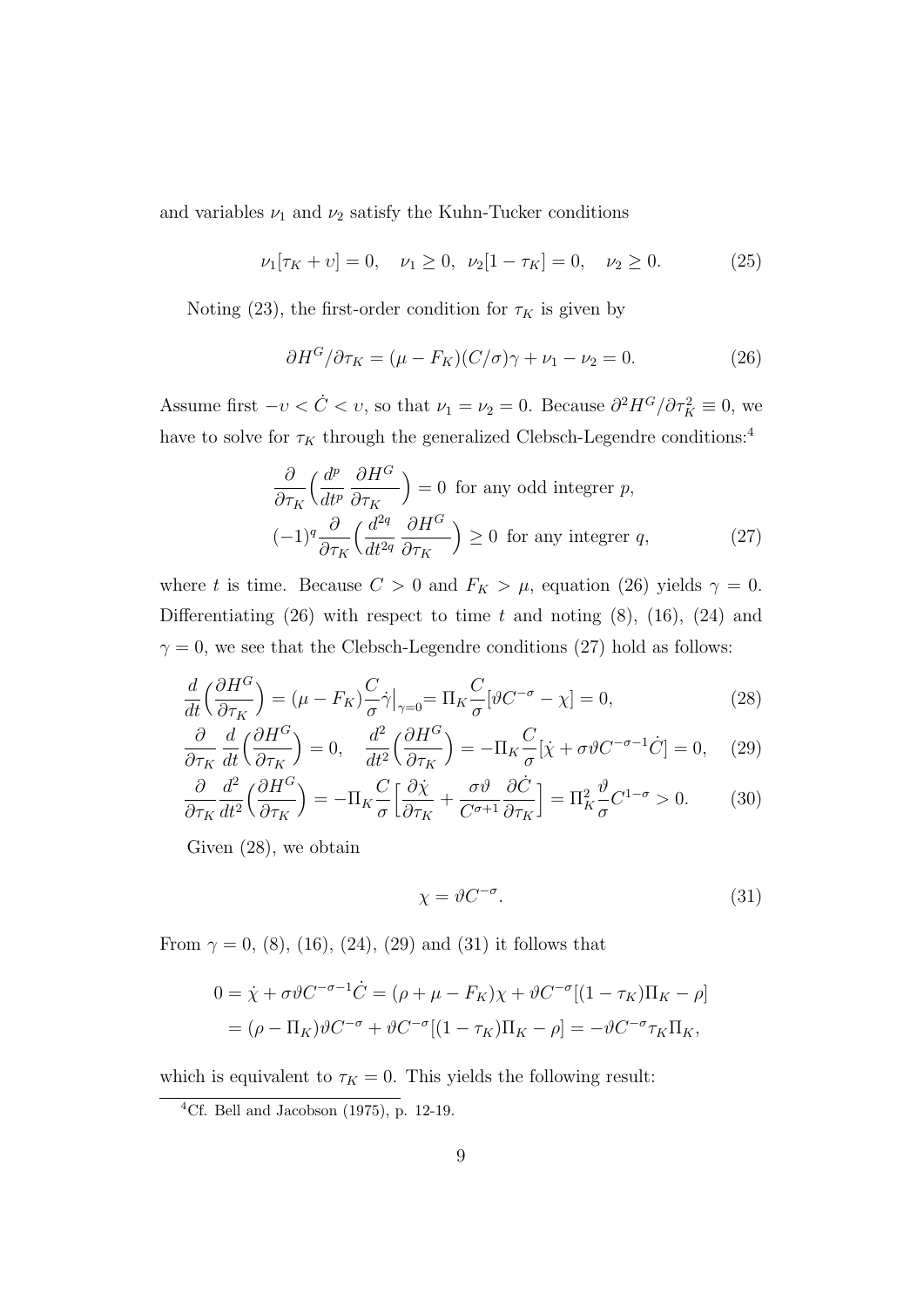**Proposition 1** The steady-state capital tax  $\tau_K = 0$  should be zero.

Noting  $\gamma = 0$  and (23), the first-order conditions for W and L are

$$
\partial H^G/\partial W = (1 - \alpha)(V' - \chi) = 0, \quad \partial H^G/\partial L = \chi(N' + F_L) = 0. \tag{32}
$$

Given (22), (31) and (32), we obtain  $F_L = -N'$ ,  $\vartheta C^{-\sigma} = \chi = V'$  and the following results:

**Proposition 2** (i) In the steady state, labour income W should be kept by the wage tax  $\tau_W$  such that the marginal utility of income for the non-capitalist, V', is equal to that for the capitalist,  $C^{-\sigma}$ , times the latter's social weight  $\vartheta$ . (ii) The steady-state employment subsidy  $-\tau_L$  should be equal to  $(1/\epsilon+\tau_W)v$ , where  $\epsilon$  is the wage elasticity of formal-sector employment,  $\tau_W$  the wage tax and v unit labour cost. This equalizes the marginal product of labour in the two sectors,  $F_L = -N'$ , in the steady state.

Result  $(i)$  means that the wage tax should be used to maintain socially optimal income distribution. Result  $(ii)$  can be interpreted as follows. The less elastic the formal-sector employment is with respect to the wage (i.e. the higher  $1/\epsilon$ , the higher the union's monopoly power, and the larger employment subsidy is needed to keep the wage in the formal sector equal to the marginal product of labour in the informal sector.

The system (13) and (16) produces a steady state in which capital stock K and the capitalist's consumption C are kept constant. Given  $\dot{C}=0$ , (8), (16) and proposition 1, we obtain  $\rho = F_K(K, L) - \mu = \Pi_K$ . From this and proposition  $2(ii)$ , it follows that the value  $(K^*, L^*)$  for  $(K, L)$  in the steady state with  $\gamma = 0$  is determined by two equations  $F_K(K^*, L^*) = \rho + \mu$ and  $F_L(K^*, L^*) = -N'(L^*)$ . Given (25) and (26), we obtain the following. If  $\gamma > 0$  ( $\gamma < 0$ ), then the capital subsidy (tax) should be raised to the maximum,  $-\tau_W = v \, (\tau_W = 1)$ , so that the capitalist accumulates (exhausts) capital,  $\dot{K} > 0$  ( $\dot{K} > 0$ ). This result can be rephrased as: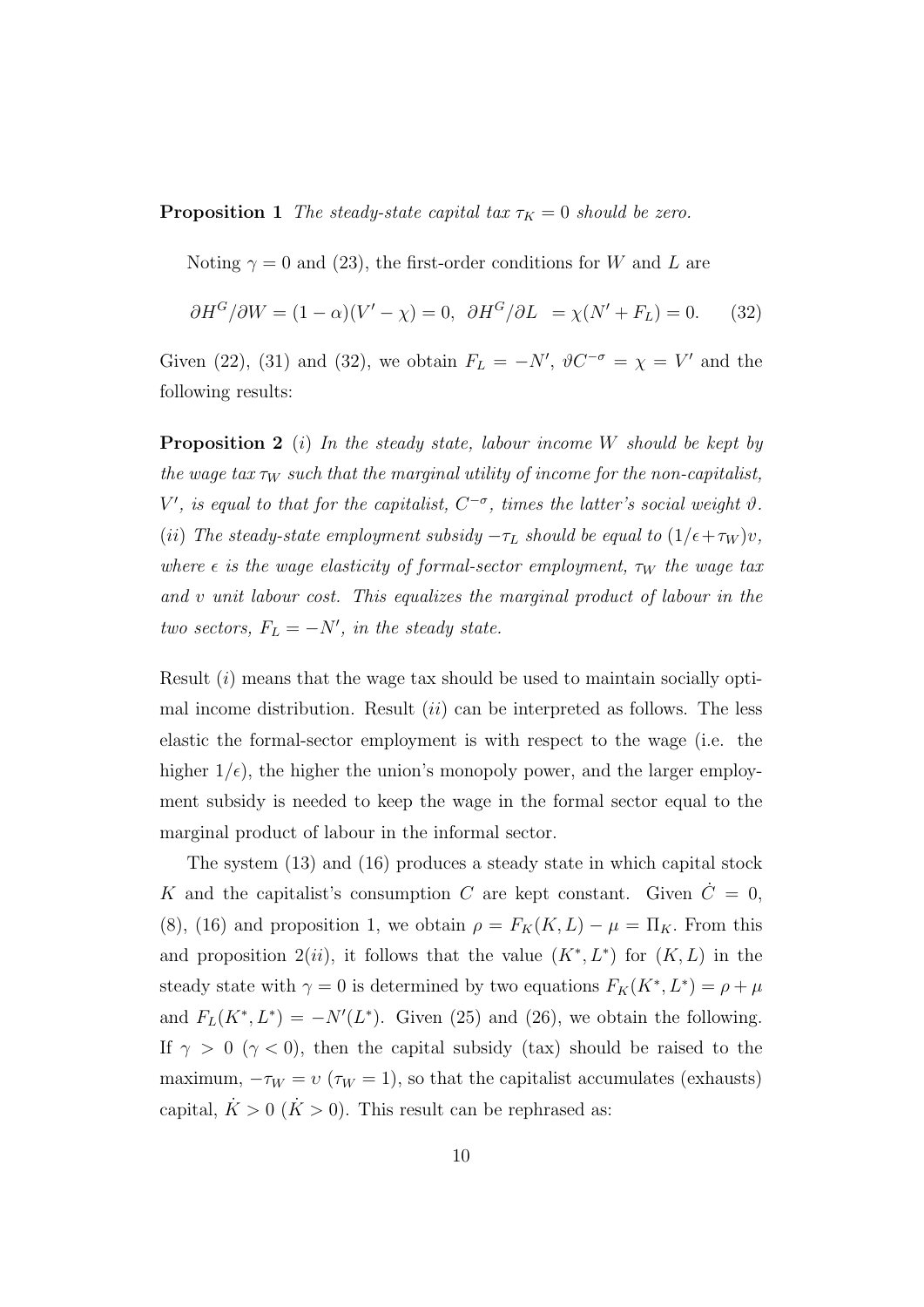**Proposition 3** The equilibrium values  $K^*$  and  $L^*$  for capital  $K$  and formalsector employment L are given by  $F_K(K^*, L^*) = \rho + \mu$  and  $F_L(K^*, L^*) =$  $-N'(L^*)$ . The government should encourage (discourage) investment as long as capital K is above (below) its equilibrium level  $K^*$ ,  $\dot{K} > 0$  ( $\dot{K} < 0$ ).

Because the system ends up with a steady state in which K, C,  $\chi$  and  $\gamma$  are constants, conditions  $\lim_{t\to\infty} K\chi e^{-\rho t} = 0$  and  $\lim_{t\to\infty} C\gamma e^{-\rho t} = 0$  hold.

#### 6 Conclusions

This paper examines optimal taxation in an economy with two sectors: a formal sector which can be taxed, and an informal sector which cannot. Workers in the formal sector form a union, which raises their wage above the wage found in the informal sector. Some (or all) households specified as capitalists save and earn a fixed proportion of all wages, while the others specified as non-capitalists spend all of their income. A labour union takes the firms' and capitalists' employment and investment behaviour as constraints in wage settlement. Wages are determined at the level of a single firm, at the level of the whole economy, or at some intermediate level. The government can tax consumption, employment, wages and capital income. The main findings of this paper are the following.

Zero taxation of capital income applies to unionized economies. Aggregate production efficiency can be maintained by the taxes on consumption, wages and formal-sector employment. The wage tax should be set so as to keep the marginal utility of a non-capitalist equal to the marginal utility of a capitalist times the capitalists' weight in the social welfare function. The employment subsidy is needed to change the slope of the labour demand curve, so that the union sets its wage equal to the marginal product of labour in the informal sector. Consumption should be taxed for revenue-raising purposes. These tax rules hold for any degree of centralization in wage settlement and for any proportion of wages earned by the capitalists.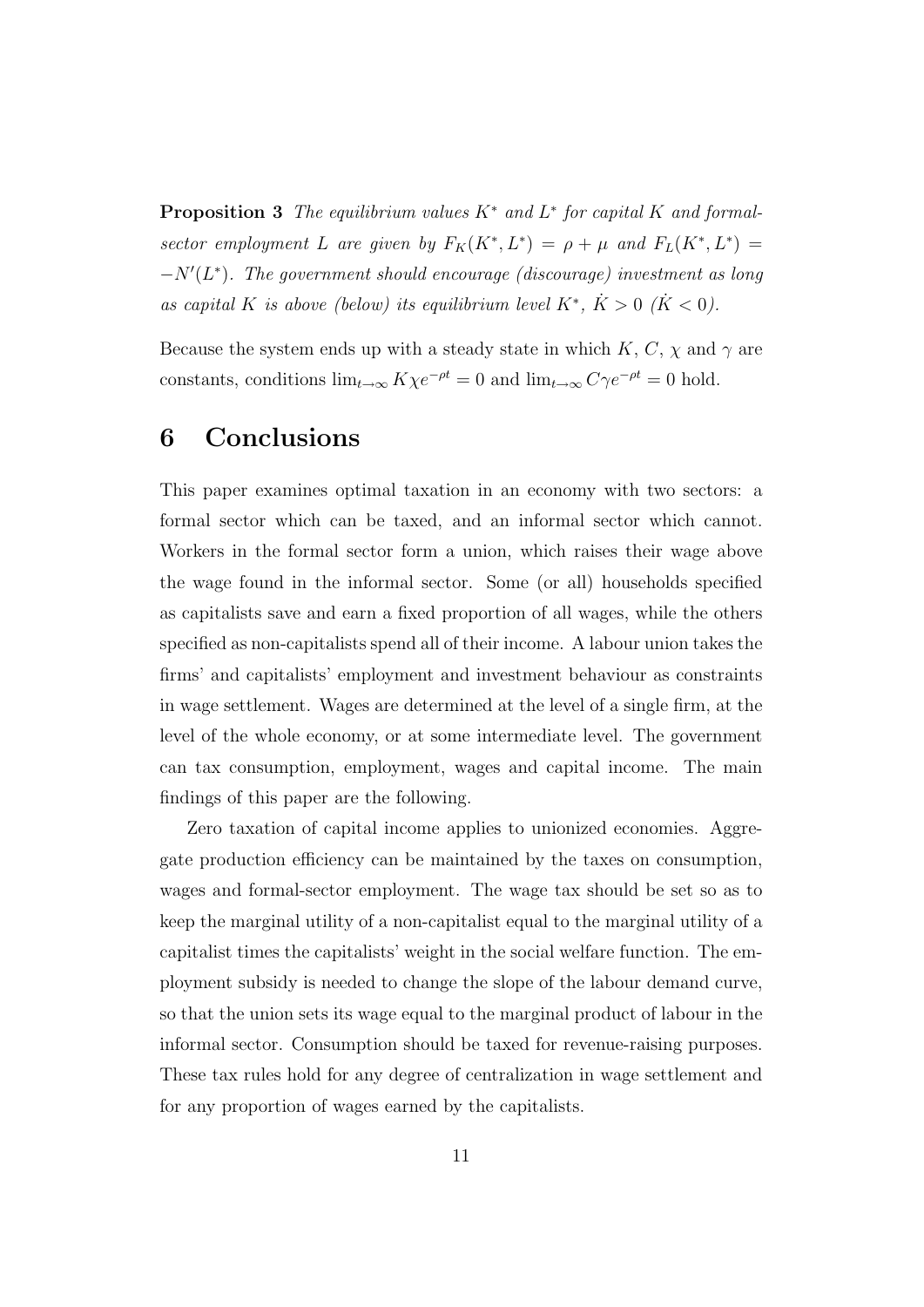#### References:

Basar, T. and Olsder G.J. (1989). Dynamic Cooperative Game Theory. London: Academic Press.

Bell, D.J. and Jacobson D.H. (1975). Singular Optimal Control Problems. New York: Academic Press.

Benhabib, J. and Rustichini, A. (1997). Optimal Taxes without Commitment. *Journal of Economic Theory* 77: 231-59.

Chamley, C. (1986). Optimal Taxation of Capital Income in General Equilibrium with Infinite Lives. Econometrica 54: 607-22.

Chamley, C. (2001). Capital Income Taxation, Wealth Distribution and Borrowing Constraints. Journal of Public Economics 79: 55-69.

Correia, I.H. (1996). Should Capital Income be Taxed in the Steady State? Journal of Public Economics 60: 147-51.

Judd, K.L. (1985). Redistributive Taxation in a Simple Perfect Foresight Model. Journal of Public Economics 28: 59-83.

Koskela, E. and von Thadden, L. (2002). Optimal Factor Taxation under Wage Bargaining – a Dynamic Perspective. A paper presented in the  $EALE$ 2003 conference, Seville, Spain.

Lansing, K.J. (1999). Optimal Redistributive Capital Taxation in a Neoclassical Growth Model. Journal of Public Economics 73: 423-453.

Palokangas, T. (1987). Optimal Taxation and Employment Policy with a Centralized Wage Setting. Oxford Economic Papers 39: 799-812.

Palokangas, T. (2000). Labour Unions, Public Policy and Economic Growth. Cambridge (U.K.): Cambridge University Press.

Palokangas, T. (2003). Credibility in Optimal Factor Taxation. Department of Economics, University of Helsinki, Discussion Paper No. 583:2003. Downloadable at: http://ethesis.helsinki.fi/valkandis.html